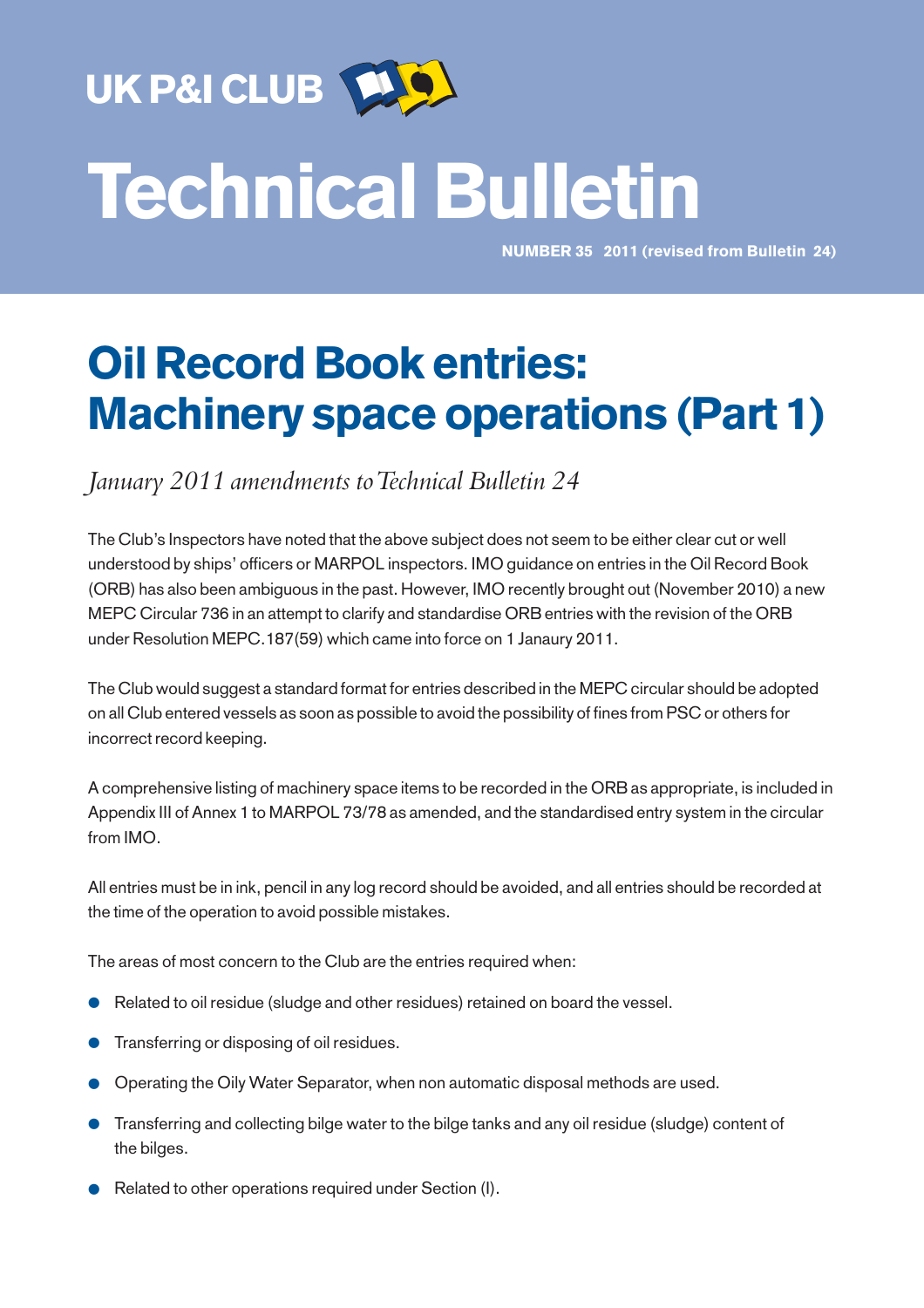# Entries under Section (C)

#### Section (C) 11, Collection of oil residues

#### (C) Collection and disposal of oil residues (sludge and other oil residues)

#### 11 Collection of oil residues.

Quantities of oil residues (sludge and other oil residues) retained on board. The quantity should be recorded weekly:\* (This means that the quantity must be recorded once a week even if the voyage lasts more than 1 week.).

| 11.4 - quantity of residue collected by manual operation $m3$<br>(Operator initiated manual collections where oil residue (sludge) is transferred<br>into the oil residue (sludge) holding tank(s)) |  |
|-----------------------------------------------------------------------------------------------------------------------------------------------------------------------------------------------------|--|
| * Tanks listed in item 3.1 of forms A and B of the supplement in the IOPP Certificate used for sludge.                                                                                              |  |

It should be noted that entries under this heading are now weekly at all times, whether at sea or in port, but never more than once a week, and should include all tanks mentioned in section 3.1 only of Form A or B of the International Oil Pollution Prevention (IOPP) Certificate, and only these tanks. Other tanks and bilge water should be included under a different heading.

Manual collections should be recorded when they occur and separate to the weekly ROB sludge records.

Example of IOPP Cert Form A (or B):

#### 3 Means for retention and disposal of oil residues (sludge) (regulation 17) and bilge water holding tank(s)\*

| Tank             | <b>Tank location</b>                | Tank volume         |                     |
|------------------|-------------------------------------|---------------------|---------------------|
| indentification  | Frames (from-to)   Lateral position |                     | m <sup>3</sup>      |
| Waste Oil Tank   | $116 - 118$                         | Port                | 13.4                |
| F.O. Sludge Tank | $120 - 121$                         | Port                | 6.O                 |
| L.O. Sludge Tank | $120 - 121$                         | Starboard           | 6.0                 |
|                  |                                     | <b>TOTAL VOLUME</b> | 25.4 m <sup>3</sup> |

3.1 The ship is provided with oil residue (sludge) tanks as follows:

3.2 Means for the disposal of oil residue (sludge) retained in oil residue (sludge) tanks:

| 3.2.1 Incinerator for oil residues (sludge), maximum capacity500kW or keal-/h | $\Box$ |
|-------------------------------------------------------------------------------|--------|
| (delete as appropriate)                                                       |        |
|                                                                               |        |

3.2.3 Other acceptable means, state which................................................................

 $\Box$ 

3.3 The ship is provided with holding tank(s) for the retention on board of oily bilge water as follows:

| Tank             | <b>Tank location</b> |                         | Tank volume         |
|------------------|----------------------|-------------------------|---------------------|
| indentification  | Frames (from-to)     | <b>Lateral position</b> | m <sup>3</sup>      |
| Dirty Bilge Tank | 125-134              | Centre line             | <b>27.0</b>         |
|                  |                      |                         |                     |
|                  |                      |                         |                     |
|                  |                      | <b>TOTAL VOLUME</b>     | 27.0 m <sup>3</sup> |

\* Oily bilgewater holding tank(s) are not required by the Convention; if such tank(s) are provided they shall be listed in Table 3.3.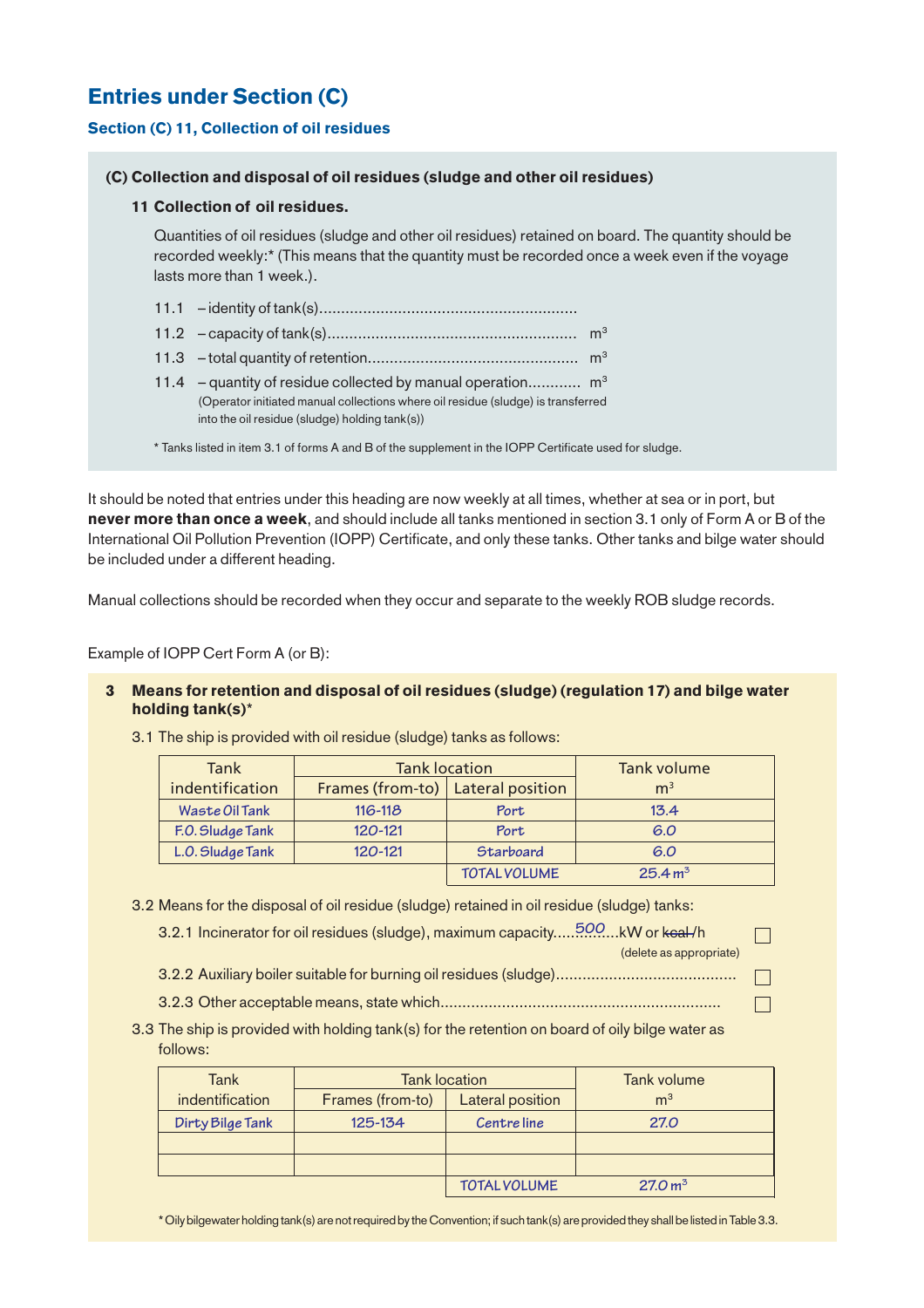Example: ORB entry made weekly would read as follows:

| Date        | Code | Item | Record of operations/Signature of officer in charge      |
|-------------|------|------|----------------------------------------------------------|
| 30/Nov/2010 | C    | 11.1 | Waste Oil Tank                                           |
|             |      | 11.2 | 13.4m <sup>3</sup>                                       |
|             |      | 11.3 | 6.3 <sup>3</sup><br>signed: C/E Jim Binder, 30 Nov 2010  |
| 30/Nov/2010 | C    | 11.1 | L.O. Sludge Tank                                         |
|             |      | 11.2 | 6.0 <sup>m3</sup>                                        |
|             |      | 11.3 | 3.2 <sup>5</sup><br>signed: C/E Jim Binder, 30 Nov 2010  |
| 30/Nov/2010 | C    | 11.1 | F.O. Sludge Tank                                         |
|             |      | 11.2 | 6.0 <sup>m3</sup>                                        |
|             |      | 11.3 | 1.0 <sup>m3</sup><br>signed: C/E Jim Binder, 30 NOV 2010 |

Example: ORB entry for manual collection of residues would read as follows:

| Date        | Code | Item    | Record of operations/Signature of officer in charge                                            |
|-------------|------|---------|------------------------------------------------------------------------------------------------|
| 04/Jan/2011 |      | 11.1    | Waste Oil Tank                                                                                 |
|             |      | 11.2    | 13.4m <sup>3</sup>                                                                             |
|             |      | 11.3    | 9.8 <sup>5</sup>                                                                               |
|             |      | $11.4*$ | $signal: 4/EQawWilkins.04$ $\{an2011\}$<br>3.5m <sup>3</sup> collected from Bilge Holding Tank |

Note: Operator initiated manual collection where oil residue (sludge) is transferred into the 3.1 tanks could include, but not be limited to:

- 1. Transfer of sludge from separator drain tanks (fuel or lub oils)
- 2. Transfers of oil residues from engine sump tanks
- 3. Addings any oils to a sludge tank from any source (all oils in the tank are then considered sludge)
- 4. Collection of sludge from the bilge water holding tanks in this case an entry for the disposal of bilge water is also required.

\* The use of Code C 11.4 came into force from 1 January 2011.

#### Section (C )12, Methods of disposal

#### (C) Collection and disposal of oil residues (sludge and other oil residues)

#### 12 Methods of disposal of residue.

State quantity of oil residues disposed of, the tank(s) emptied and the quantity of contents retained:

- 12.1 To reception facilities (indentify port);\*
- 12.2 Transferred to another(other) tank(s) [indicate tank(s) and the total content of tank(s)];
- 12.3 Incinerated (indicate total time of operation);
- 12.4 Other method (state which).

\* Ships' masters should obtain from the operator of the reception facilities, which includes barges and tank trucks, a receipt or certificate detailing the quantity of tank washings, dirty ballast, residues or oily mixtures transferred, together with the time and date of the transfer. This receipt or certificate, if attached to the Oil Record Book, may aid the master of the ship in proving that his ship was not involved in an alleged pollution incident. The receipt or certificate should be kept together with the Oil Record Book, Part 1.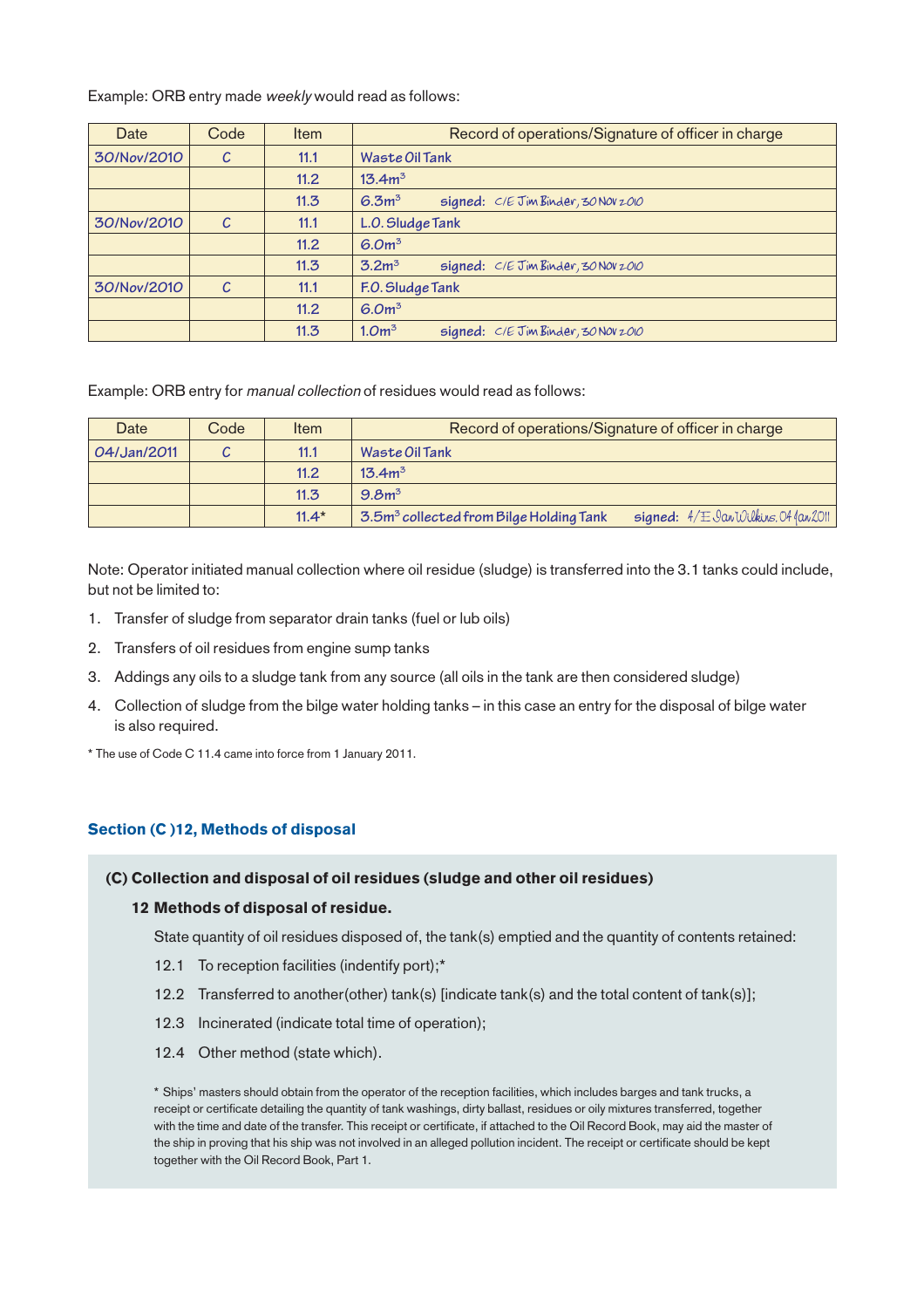Example 1: Disposal of shore reception facilities:

| Date        | Code | Item | Record of operations/Signature of officer in charge                      |
|-------------|------|------|--------------------------------------------------------------------------|
| 12/Dec/2010 |      | 12.1 | 9.5m <sup>3</sup> sludge from Waste Oil Tank, 0.3m <sup>3</sup> retained |
|             |      |      | To shore facility during port stay Pusan, South Korea                    |
|             |      |      | signed: C/E Jim Binder, 12 Dec 2010                                      |

Note: Each tank disposed should be entered separately even if all are included in the single receipt. Also all tanks in form A (or B) including 3.1 and 3.3 tanks should be included under this heading.

Example 2: Internal transfer between tanks under 3.1 to tanks of 3.1 or 3.3 of Form A (or B):

| Date        | Code | Item | Record of operations/Signature of officer in charge                                |
|-------------|------|------|------------------------------------------------------------------------------------|
| 12/Dec/2010 |      | 12.2 | 0.8m <sup>3</sup> water drained from Waste Oil Tank, 9.0m <sup>3</sup> retained to |
|             |      |      | Dirty Bilge Tank (3.3), ROB Dirty Bilge Tank 22m <sup>3</sup>                      |
|             |      |      | signal: C/E TimBinder, IzDec 2010                                                  |

Note: Only one entry required as the ROB in the bilge tank is included here.

Example 3: Transfer from one sludge tank to another sludge tank designated under 3.1 of Form A (or B):

| Date        | Code | Item | Record of operations/Signature of officer in charge                     |
|-------------|------|------|-------------------------------------------------------------------------|
| 12/Dec/2010 |      | 12.2 | 0.8 $m3$ sludge transferred from F.O. Sludge Tank, 0.3 $m3$ retained to |
|             |      |      | Waste Oil Tank, 9.9m <sup>3</sup> retained                              |
|             |      |      | signed: C/E Jim Binder, 12 Dec 2010                                     |

Example 4: Incineration of sludge from 3.1 or 3.2.3 tanks in Form A (or B):

| Date        | Code | Item | Record of operations/Signature of officer in charge  |
|-------------|------|------|------------------------------------------------------|
| 12/Dec/2010 |      | 12.3 | $O.8m3$ sludge from Waste Oil Tank, $9.1m3$ retained |
|             |      |      | Burned in incinerator for 08 hours                   |
|             |      |      | signed: C/E Jim Binder, 12 Dec 2010                  |

Example 5: Burning of sludge in the boiler:

| Date        | Code | Item | Record of operations/Signature of officer in charge                      |
|-------------|------|------|--------------------------------------------------------------------------|
| 12/Dec/2010 |      | 12.4 | 3.8m <sup>3</sup> sludge from Waste Oil Tank, 6.0m <sup>3</sup> retained |
|             |      |      | Burned in boiler for O8 hours                                            |
|             |      |      | signal: C/E TimBinder, IzDec 2010                                        |

Example 6: Evaporation of water from sludge in tank listed in 3.1 of Form A (or B):

| Date        | Codel | Item | Record of operations/Signature of officer in charge                                           |
|-------------|-------|------|-----------------------------------------------------------------------------------------------|
| 12/Dec/2010 |       | 12.4 | $\sim 0.8$ m <sup>3</sup> water evaporated from Waste Oil Tank, $9.1$ m <sup>3</sup> retained |
|             |       |      | signal: C/E TimBinder, IzDec 2010                                                             |

Example 7: Regeneration of fuel oil (only allowed if permitted under IOPCC supplement):

| Date        | Code | Item | Record of operations/Signature of officer in charge                            |
|-------------|------|------|--------------------------------------------------------------------------------|
| 12/Dec/2010 |      | 12.4 | 9.1 $m3$ of sludge disposed by regeneration of 7.5 $m3$ fuel in F.O. Deep Tank |
|             |      |      | and 1.6m <sup>3</sup> water in Dirty Bilge Tank                                |
|             |      |      | signed: 4/E JanWilkins, 12 Dec 2010                                            |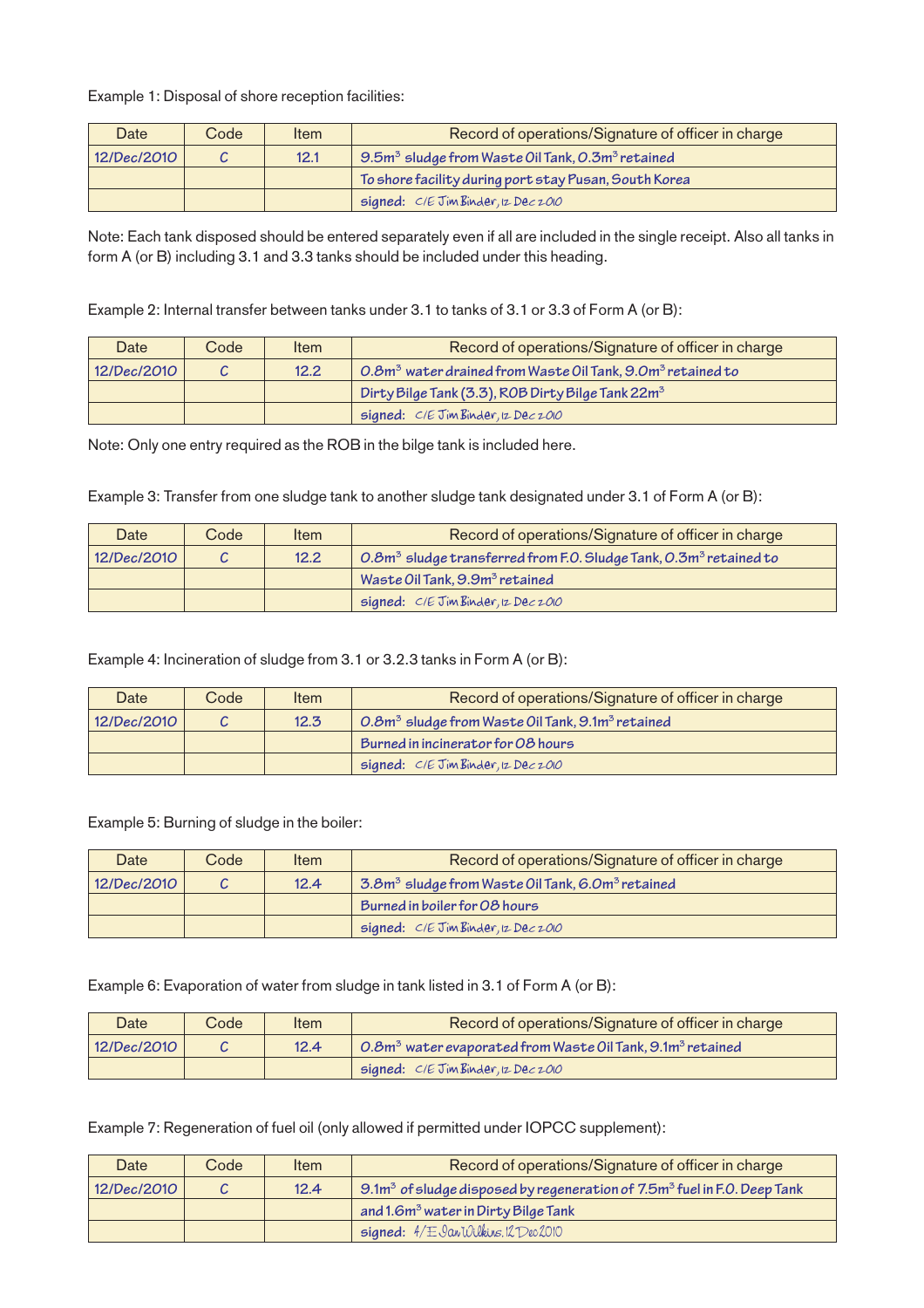# Entries under Section (D)

#### (D) Non-automatic discharge overboard or disposal otherwise of bilge water which has accumulated in machinery spaces

#### 13 Quantity discharged or disposed of, in m<sup>3\*</sup>

#### 14 Time of discharge, transfer or disposal (start and stop)

- 15 Method of discharge, transfer or disposal:
	- 15.1 Through 15 ppm equipment (state position at start and end);
	- 15.2 To reception facilities (indentify port);\*\*
	- 15.3 To slop tank or holding tank or other tank(s), [indicate tank(s); state quantity retained in tank(s), in m $^3$ ].
	- \* In case of discharge or disposal of bilge water from holding tank(s), state identity and capacity of holding tank(s) and quantity retained in holding tank.
	- \*\* The ship's masters should obtain from the operator of the reception facilities, which includes barges and tank trucks, a receipt or certificate detailing the quantity of tank washings, dirty ballast, residues or oily mixtures transferred, together with the time and date of the transfer. This receipt or certificate, if attached to the Oil Record Book, may aid the master of the ship in proving that his ship was not involved in an alleged pollution incident. The receipt or certificate should be kept together with the Oil Record Book, Part 1.
	- \*\*\* In case of discharge or disposal of bilge water from holding tank(s), state the identity and capacity of holding tank(s) and quantity retained in holding tank.

| Date        | Code | Item             | Record of operations/Signature of officer in charge                                                             |
|-------------|------|------------------|-----------------------------------------------------------------------------------------------------------------|
| 12/Dec/2010 |      | $13\phantom{.0}$ | 2.5m <sup>3</sup> of bilge water from Dirty Bilge Tank, capacity 27m <sup>3</sup> , 14.3m <sup>3</sup> retained |
|             |      | 14               | Start: 08.00, stop: 11.30                                                                                       |
|             |      | 15.1             | Through 15ppm equipment overboard                                                                               |
|             |      |                  | Position start: 35 deg 15 min N, 126 deg 31 min E                                                               |
|             |      |                  | Position stop: 35 deg 00 min N, 126 deg 04 min E                                                                |
|             |      |                  | signed: 4/E JanWilkins, 12 Dec 2010                                                                             |

Example 1: Disposal of bilge water overboard via 15ppm equipment:

Note: Code I entries for the unsealing and re-sealing of the overboard valve will also be required as detailed below.

Example 2: Disposal of bilge water to shore reception facilities:

| Date        | Code | Item             | Record of operations/Signature of officer in charge                                                           |
|-------------|------|------------------|---------------------------------------------------------------------------------------------------------------|
| 12/Dec/2010 |      | $13\overline{)}$ | 15m <sup>3</sup> of bilge water from Dirty Bilge Tank, capacity 27m <sup>3</sup> , 0.5m <sup>3</sup> retained |
|             |      | 14               | Start: 08.00, stop: 11.30                                                                                     |
|             |      | 15.2             | Pumped to shore reception facilities Pusan, South Korea                                                       |
|             |      |                  | signed: 4/E JanWilkins, 12 Dec 2010                                                                           |

Example 3: Pumping from bilges to a bilge tank:

| Date        | Code | Item | Record of operations/Signature of officer in charge              |
|-------------|------|------|------------------------------------------------------------------|
| 12/Dec/2010 |      | 13   | $0.5$ m <sup>3</sup> of bilge water from engine room bilge wells |
|             |      | 14   | Start: 08.00, stop: 11.30                                        |
|             |      | 15.3 | To Dirty Bilge Tank, 15.5m <sup>3</sup> retained in tank         |
|             |      |      | signed: 4/E JanWilkins, 12 Dec 2010                              |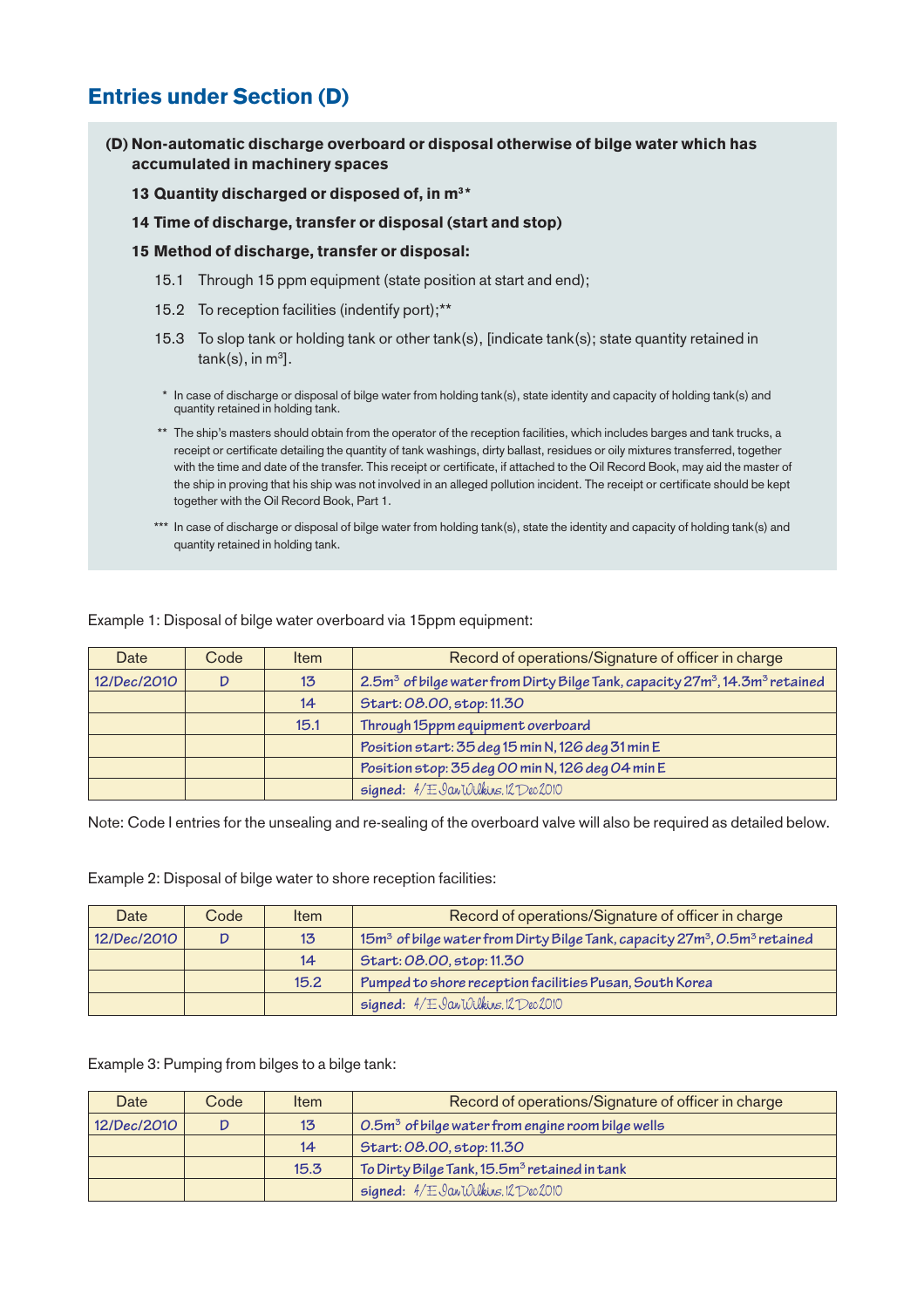Example 4: Pumping from Bilge Tank to an oil residue (sludge) tank:

| Date        | Code | Item | Record of operations/Signature of officer in charge                            |
|-------------|------|------|--------------------------------------------------------------------------------|
| 12/Dec/2010 |      | 13   | 1.5m <sup>3</sup> of bilge water from Dirty Bilge Tank, now 12.5m <sup>3</sup> |
|             |      | 14   | Start: 08.00, stop: 11.30                                                      |
|             |      | 15.3 | Collected in Waste Oil Tank, 10.5m <sup>3</sup> retained in tank               |
|             |      |      | signed: 4/E JanWilkins, 12 Dec 2010                                            |

Note: A Code C 11.4 entry will also be required if this is a manual operator initiated operation.

### Entries under Section (E)

- (E) Automatic starting of discharge overboard, transfer or disposal otherwise of bilge water which has accumulated in machinery spaces
	- 16 Time and position of the ship at which the system has been put into automatic mode of operation for discharge overboard, through 15ppm equipment
	- 17 Time when the system has been put into automatic mode of operation for transfer of bilge water to holding tank (identify tank)
	- 18 Time when the system has been put into manual operation.

Note: We would stress that the system must be in a totally automated state, switching itself on and off, and automatically operating the required valves and pumps without any personnel present for the operation to be considered **automatic**, otherwise code D should be used. In the case of automatic operation of the OWS unit a code I entry unsealing and opening the overboard valve prior to setting the operation to fully automatic mode must be made as well, and a second code I entry re-sealing the overboard valve is also required after the E 18 entry at time of stopping automatic operation, entry examples for these are shown under Code I below.

| Date        | Code | Item | Record of operations/Signature of officer in charge          |
|-------------|------|------|--------------------------------------------------------------|
| 12/Dec/2010 |      | 16   | OWS unit start at 09.00 at 35 deg 15 min N, 126 deg 31 min E |
|             |      |      | from Dirty Bilge Tank                                        |
|             |      | 18   | <b>Stop 12.00</b>                                            |
|             |      |      | signed: 4/E JavWilkins, 12 Dec 2010                          |

Example 1: Pumping from bilge tank automatically via 15ppm OWS unit :

Example 2: Pumping from bilge tank automatically via 15ppm OWS unit :

| Date        | Code | Item | Record of operations/Signature of officer in charge |
|-------------|------|------|-----------------------------------------------------|
| 12/Dec/2010 |      | 17   | Transfer start 09.00 to Dirty Bilge Tank            |
|             |      | 18   | Stop 10.00                                          |
|             |      |      | signed: 4/E Jan Wilkins, 12 Dec 2010                |

## Usage of Code I: Additional operational procedures and general remarks

Example 1: Optional sealing of MARPOL Annex 1 related valve and/or equipment:

| Date        | Code | <b>Item</b> | Record of operations/Signature of officer in charge             |
|-------------|------|-------------|-----------------------------------------------------------------|
| 12/Dec/2010 |      |             | Overboard valve (no 23) from 15 ppm bilge separator unit sealed |
|             |      |             | Seal no: D156783                                                |
|             |      |             | signed: 4/E JanWilkins, 12 Dec 2010                             |